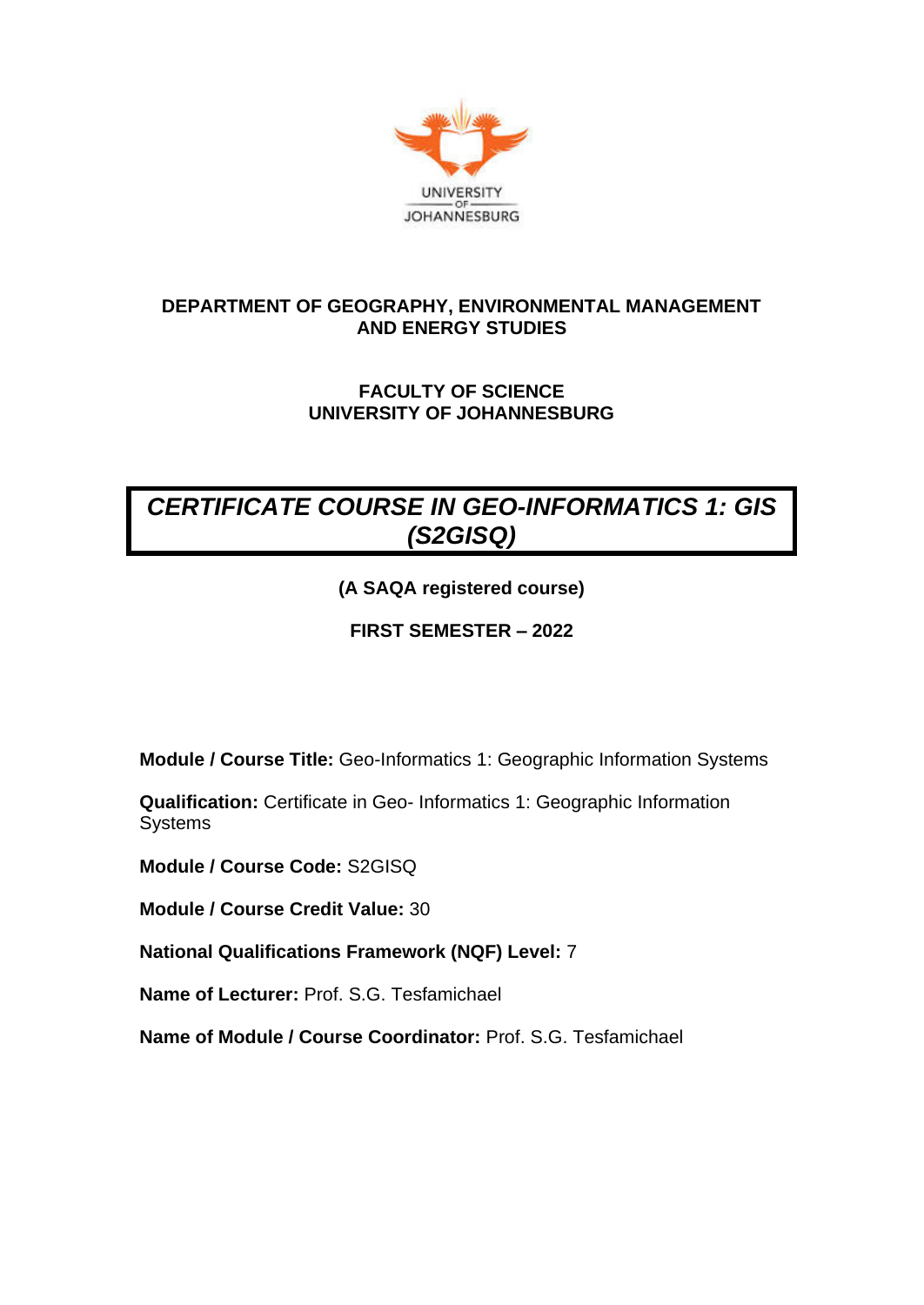## **1. THE COURSE**

The **Geo-Informatics 1: GIS** course is an NQF Level 7 module that runs for a full semester (14 weeks). The course aims to introduce students to the world of computer assisted spatial analysis by addressing aspects such as geospatial data types and structures; where and how those data can be accessed, manipulated, updated, and managed; and also the production of quality end products (maps, tables, graphs, etc.).

# **2. SCHEDULE**

The course is presented during the first semester of each year, with registration starting in January. The first lecture commences on **February 15, 2022 at 13:00**. The last lecture takes place in May (normally 14 contact periods), with an examination starting at the beginning of June. The course can be extended into a separate Geo-Informatics 2 course (this second course focusses on remote sensing and image processing) during the second semester. Applicants who enrol for non-graduate purposes will receive a certificate **on successful completion of the course.**

# **3. ACADEMIC QUALIFICATION AND REQUIREMENTS**

The course forms part of the honours degree programme in Geography or can be taken as a non-graduate course leading to a certificate. As part of the formal honours course, candidates must comply with the formal admittance requirements (Geography III passed with 65% or more).

If taken for a non-graduate purpose in order to acquire a **Certificate in Geo-Informatics,** candidates **must have a university degree**. An acceptable diploma with several years of experience in a related field of work **might** also be considered favourably, depending on the type of work experience and type and level of diploma. Computer literacy and Geography as an undergraduate course is highly recommended.

#### **4. COURSE CONTENT**

The course consists of the following themes which will be covered both through theory and practical sessions. Please note that the course uses Environmental Systems Research Institute's (ESRI®) ArcGIS computing software to run all practical exercises.

- 1. Introducing GIS
- 2. Coordinate systems
	- Geographic coordinate system
	- Map projections
	- Projected coordinate systems
- 3. Spatial data models
	- Vector data model
	- Raster data model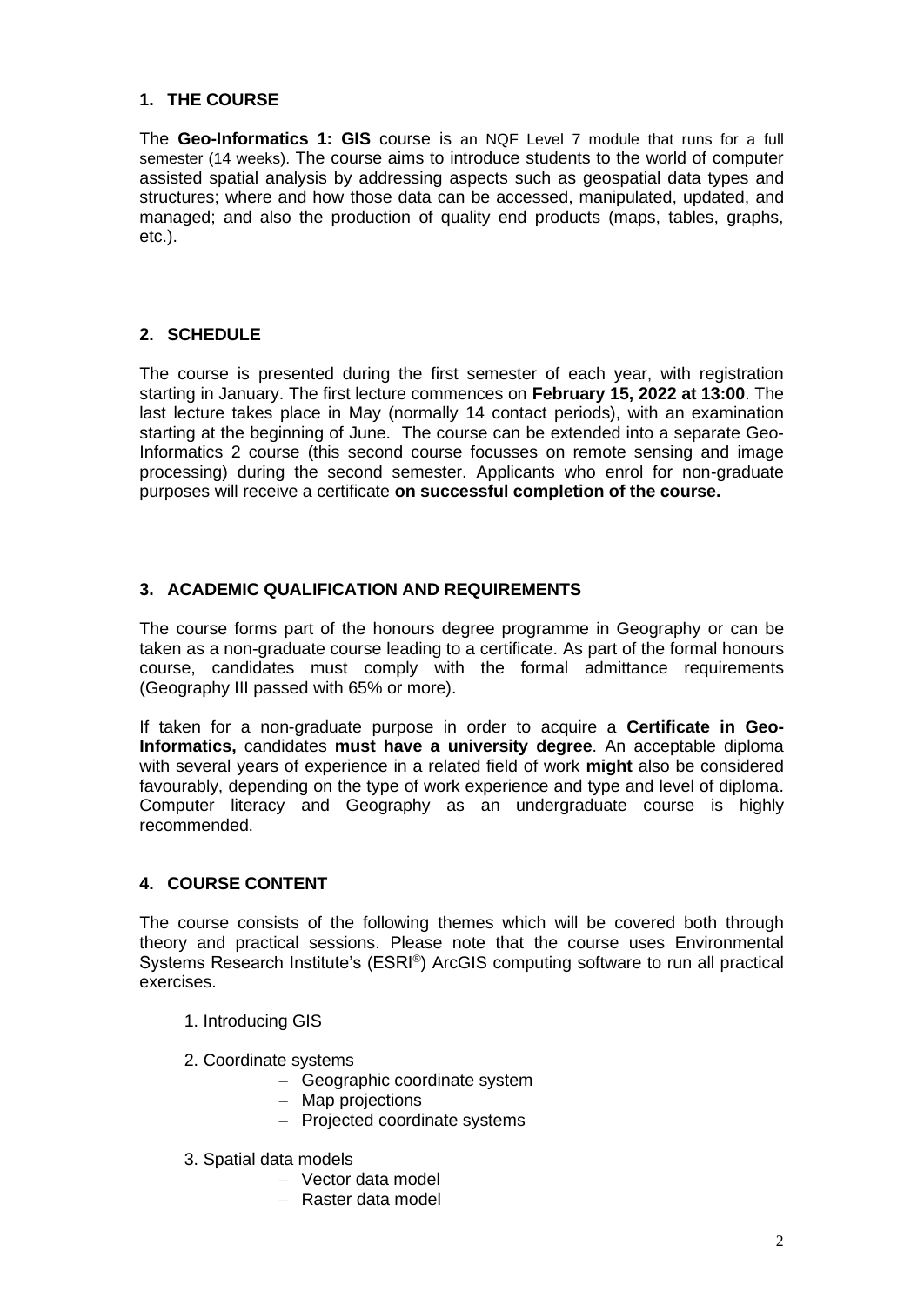- 4. Spatial data acquisition
	- Data availability
	- Conversion of existing data
	- Creating new data
- 5. Geometric transformations
	- Geometric transformation
	- Root Mean Square (RMS) Error
	- Resampling of pixel values
- 6. Spatial data accuracy
	- Location errors
	- Topological errors
	- Topological editing
	- Non-topological editing
- 7. Attribute data and management
	- Attribute data in GIS
	- Attribute data entry
	- Attribute data manipulation
- 8. GIS data display and cartography
	- Cartographic symbolisation
	- Types of maps
	- Typography
	- Map design
	- Map production
- 9. Data exploration
	- Map -based data manipulation
	- Attribute data query
	- Spatial data query
	- Raster data query
- 10. Vector data analysis
	- Buffering
	- Overlay
	- Feature manipulation
- 11. Raster data analysis
	- Local operations
	- Neighbourhood operations
	- Zonal operations
	- Map algebra
- 12. Terrain mapping and analysis
	- Terrain mapping and analysis
	- Slope and aspect
	- Viewshed analysis
	- Applications of viewshed analysis
	- Watershed analysis
	- Applications of watershed analysis
- 13. Spatial interpolation
	- Elements of spatial interpolation
	- Global methods
	- Local methods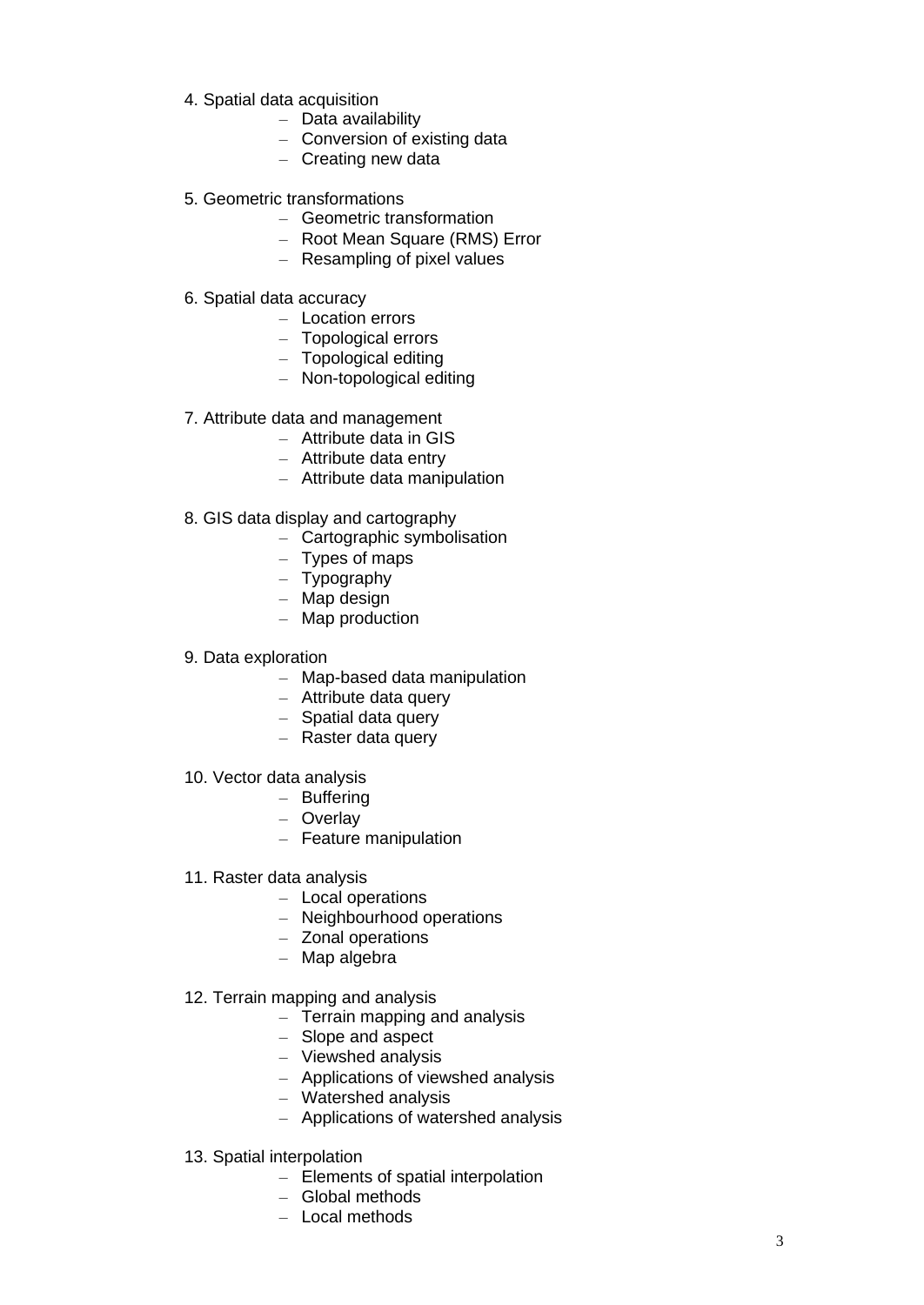- Kriging
- 14. GIS Modeling
	- Types of GIS models
	- Modelling process
	- The role of GIS in modelling

## **5. FEES**

The fee for Geo-Informatics 1: GIS is **R11000.00 (Eleven thousand rand only) for 2022** when taken as a non-graduate course. Furthermore, students need to arrange their own computers to take the course, should it become necessary to run the course remotely. The course fee is payable **in advance** during registration (If a student discontinues, a percentage of this fee can be refunded depending on the date of discontinuation).

*Once you have been notified of acceptance to the course, please contact our Faculty Officer Mrs Tsholanang Nyoka at the following address for assistance in the registration process and to obtain invoice.*

- E-mail: [tshulin@uj.ac.za](mailto:tshulin@uj.ac.za)
- Phone: +27 11 559 2459
- Office: C-Ring 201

#### **6. APPLICATION**

**The application form to enrol for the course is attached at the last page of this document**. Applications to attend the course in the first semester must reach the course coordinator before or on **January 30, 2022 for 2022**. Applications can be made by e-mail given below and must be accompanied by certified copies of previous academic records. *You will then receive a notification on the success of your application*.

To submit an application for enrolment to the course or for further information, contact:

> Prof Solomon G. Tesfamichael Course coordinator Dept. of Geography, Environmental Management and Energy Studies University of Johannesburg P.O. Box 524 Auckland Park 2006

Tel. No. (011) 559-3927 Fax. No (011) 559-2430 E-mail: [sgtesfamichael@uj.ac.za](mailto:sgtesfamichael@uj.ac.za) (preferred method)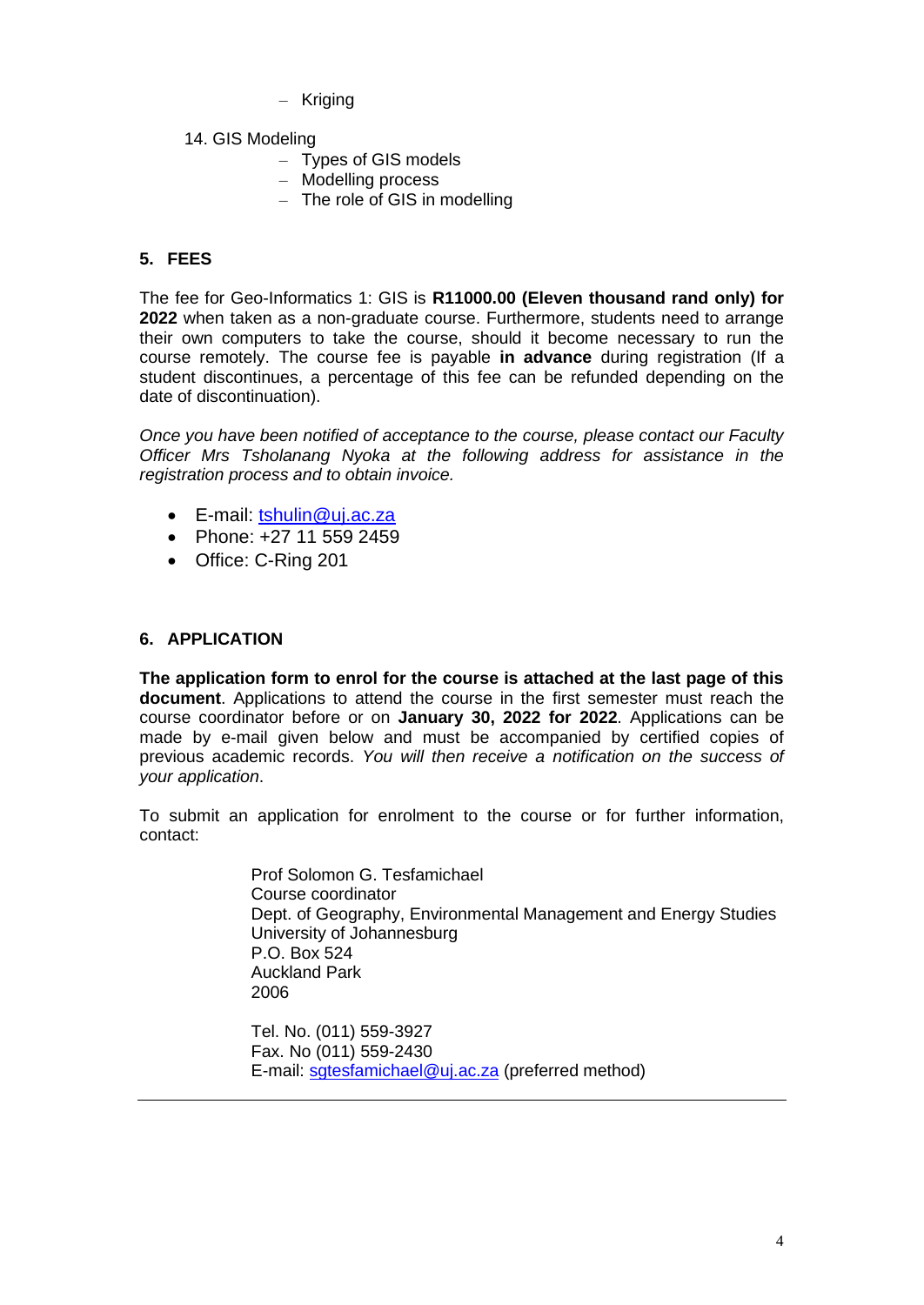# **TAKE NOTE OF THE FOLLOWING ARRANGEMENTS FOR 2022.**

### **Enrolment:**

Enrolment for accepted applicants takes place as follows:

- Department: Geography, Environmental Management and Energy Studies.
- Place: D2 LAB 344H
- Date: February  $7 9$ , 2022
- Time: 9H30 12H30

For students not previously enrolled at UJ, the enrolment will be faster if you fill in the institution's online application form in advance and get a student number.

#### **First lecture:**

- Date: February 15, 2022
- Time: 13H00
- Place: D3 LAB 332

#### **Mode of lecture:**

- Lectures and practical sessions will take place in-person offered on campus considering the nature of the course. However, we may be forced to combine in-person and online methods taking into account the COVID-19 pandemic.
- Mode of lecture will be communicated and updated regularly by the lecturer(s) during the semester.